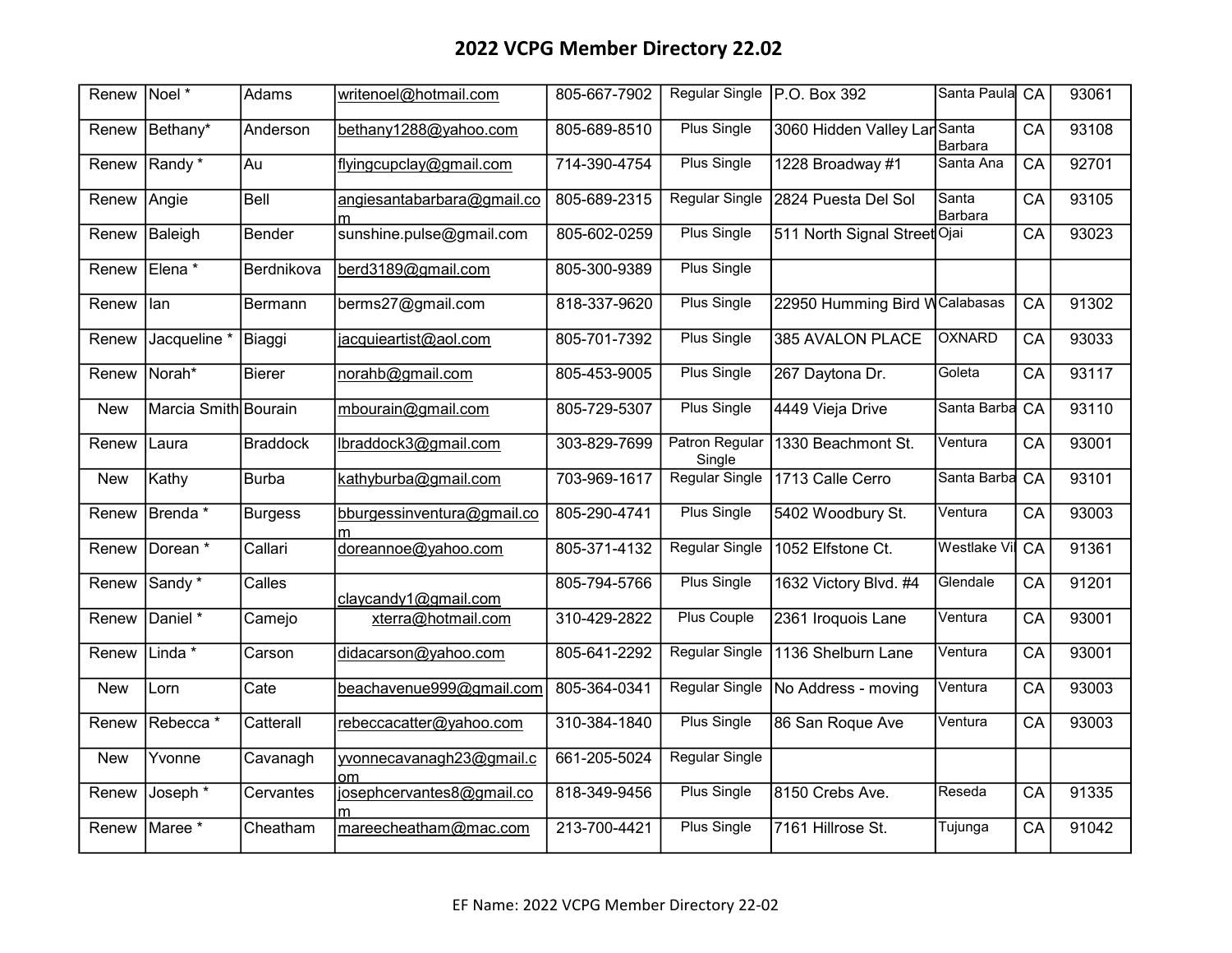| Renew      | Kim                  | Clarke              | ceramicsbykim@gmail.com      | 805-320-6793 | Plus Single           | 319 Arlington St               | Lynchburg        | VA              | 24503 |
|------------|----------------------|---------------------|------------------------------|--------------|-----------------------|--------------------------------|------------------|-----------------|-------|
| Renew      | Kristen*             | Clawson             | wildoakpottery@aol.com       | 805-901-3013 | <b>Plus Single</b>    | 171 Fairway Lane               | Ojai             | CA              | 93023 |
| Renew      | Ming *               | Clayton             | mingclayton@yahoo.com        | 805-815-1529 | <b>Plus Single</b>    | 71 Humboldt Street             | Simi Valley      | CA              | 93065 |
| Renew      | Ramona*              | Clayton             | RamonaLClayton@gmail.com     | 805-453-5102 | Regular Single        | PO 1125                        | Los Alamos       | CA              | 93440 |
| Renew      | Sue <sup>*</sup>     | Cline               | suziesclayground@gmail.com   | 661-476-1236 | <b>Plus Single</b>    | 27735 Walker Ct.               | Saugus           | CA              | 91350 |
| <b>New</b> | Jadona               | Collier             | jadona@technoeclectic.com    | 661-435-5234 | <b>Plus Single</b>    | 1027 Tico Rd                   | Ojai             | CA              | 93023 |
| Renew      | Julie                | Cook                | juliebell44@yahoo.com        | 805-272-5636 | Plus Single           | 263 Avenida Del Recre Ojai     |                  | CA              | 93023 |
| Renew      | Jody <sup>*</sup>    | Cooper              | jodybcooper@hotmail.com      | 805-701-7797 | <b>Plus Single</b>    | 11880 Silver Spur StreeOjai    |                  | CA              | 93023 |
| Renew      | Maryann              | Cord                | cordintl@aol.com             | 805-648-7881 | <b>Regular Single</b> | PO Box 152                     | Ventura          | CA              | 93002 |
| Renew      | Trudy *              | Cruser-<br>Esposito | Trudy Cruser@Hotmail.com     | 805-522-7467 | Plus Single           | 3866 Delando Ct                | Simi Valley      | CA              | 93063 |
| Renew      | Crystal <sup>*</sup> | Davis               | cedavis1617@gmail.com        | 805-216-5289 | Plus Single           | 1776 Country Drive             | Ojai             | $\overline{CA}$ | 93023 |
| Renew      | Brad                 | Deposian            | brad.depoian@yahoo.com       | 805-201-5704 | <b>Regular Single</b> | 877 Olympia Ave                | Ventura          | CA              | 93004 |
| Renew      | Darian *             | Dragge              | dariandragge@gmail.com       | 805-698-3634 | <b>Regular Single</b> | 816 Foothill Lane              | Ojai             | CA              | 93023 |
| Renew      | Roe*                 | Estep               | estepr67@aol.com             | 805-320-3524 | <b>Plus Single</b>    | 162 San Benito Ave             | Ventura          | CA              | 93004 |
| Renew      | Bill*                | Evans               | Bill133@cox.net              | 805-450-5863 | <b>Plus Couple</b>    | 3569 Foothill Rd.              | Santa<br>Barbara | CA              | 93105 |
| Renew      | Melody*              | Evans               | melodyevans133@gmail.com     | 805 450-5862 | <b>Plus Couple</b>    | 3569 Foothill Rd.              | Santa<br>Barbara | CA              | 93105 |
| Renew      | Diana *              | Farrell             | dianafarrell@gmail.com       | 805-407-5101 | <b>Regular Single</b> | 3101 Breaker Dr.               | Ventura          | CA              | 93003 |
| Renew      | Cecile <sup>*</sup>  | Faulconer           | gipsylily@gmail.com          | 805-985-5038 | <b>Plus Single</b>    | 1901 Lennox Ct.                | Oxnard           | $\overline{CA}$ | 93030 |
| Renew      | Wanda *              | Ferrin              | ferrinpottery@earthlink.net  | 805-462-7309 | <b>Plus Single</b>    | 3053 Springfield St.           | Simi Valley      | $\overline{CA}$ | 93063 |
| Renew      | Richard <sup>*</sup> | Franklin            |                              | 805-646-2770 | <b>Plus Single</b>    | 11955Sulphur Mt Rd             | Ojai             | Ca              | 93023 |
| Renew      | Hannah*<br>Lee       | French              | hannah.french@simivalleyusd. | 805-823-3004 | Plus Single           | 13090 View Mesa StreeM+A39:W39 |                  | CA              | 93021 |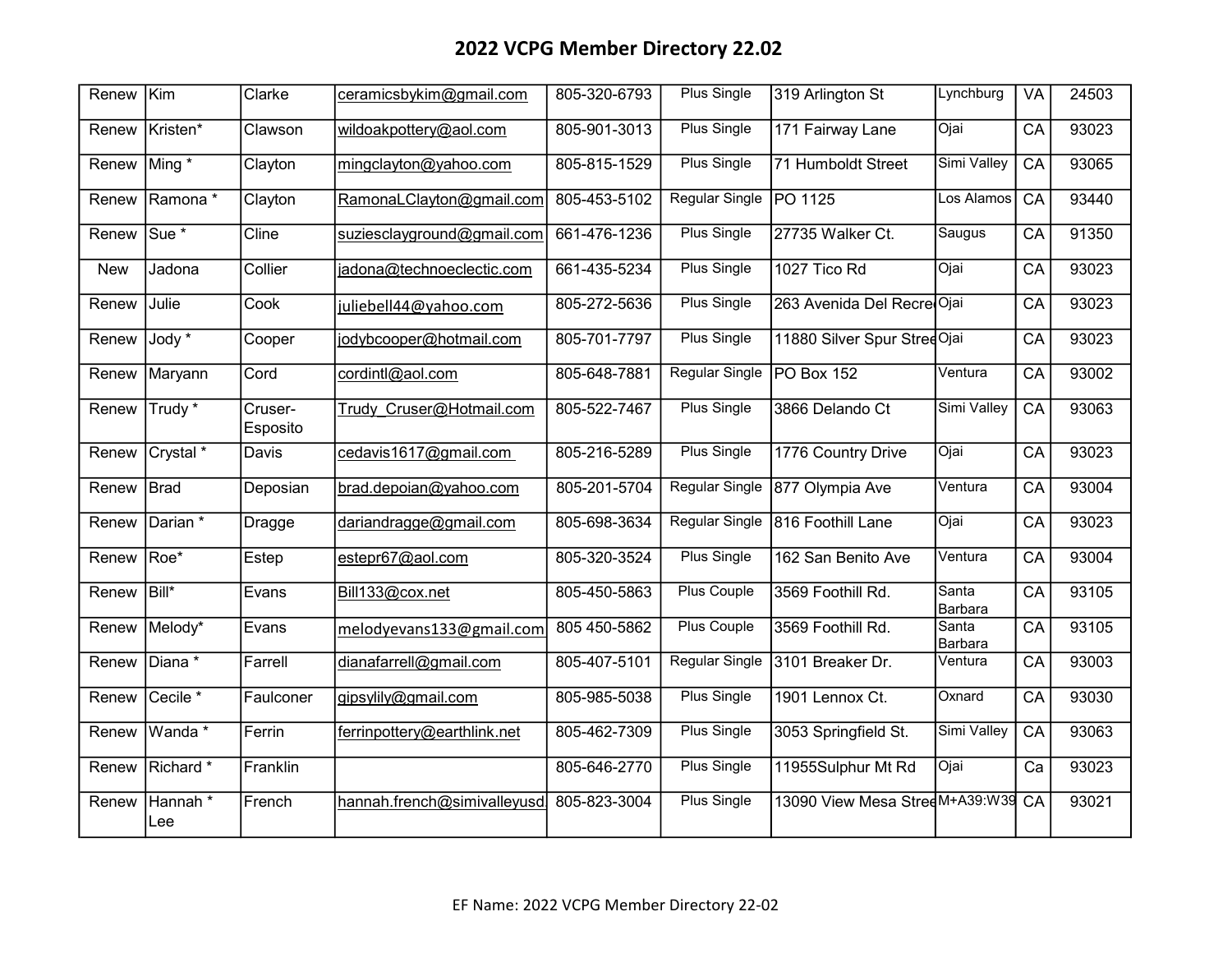| Renew | Katja *               | Gabriel          | kfeisti@yahoo.com               | 818-424-3914   | <b>Plus Single</b>              | 3 Sunshine Hill Lane              | Santa<br><b>Barbara</b> | CA              | 93108 |
|-------|-----------------------|------------------|---------------------------------|----------------|---------------------------------|-----------------------------------|-------------------------|-----------------|-------|
| Renew | Jose                  | <b>Galvin M</b>  | Jose.m.galvin88@gmail.com       | 805-336-7873   | <b>Regular Single</b>           |                                   |                         |                 |       |
| Renew | Sonja *               | Gary             | sonjakgary@yahoo.com            | 818-482-8728   | <b>Plus Single</b>              | 348 Chestnut Hill Ct.<br>#36      | Thousand O              | CA              | 91360 |
| Renew | Sooz*                 | Glazebrook       | sooz@onepost.net                | 805-701-1156   | <b>Plus Single</b>              | 859 S. La Luna Ave.               | Ojai                    | CA              | 93023 |
| Renew | Cass                  | Glickman         | phoenixnestpottery@outlook.c    | 805-624-7832   | Plus Single                     | 5069 Hidden Park Ct.<br>l#108     | Simi Valley             | CA              | 93063 |
| Renew | $\overline{Jay*}$     | Gonzalez         | jovitajay@gmail.com             | 805-901-8579   | <b>Regular Single</b>           | 105833 Mendocino Ct               | Ventura                 | CA              | 93004 |
| Renew | John *                | Grisafe          | grisafe.john@gmail.com          | 805-320-5528   | <b>Patron Plus</b><br>Single    | 1881 Scott Ave                    | Ventura                 | CA              | 93004 |
|       | Thayer                | Gowdy            | thayergowdy@me.com              | 415-309-4227   | <b>Plus Single</b>              | 117 North Arnaz St.               | Ojai                    | $\overline{CA}$ | 93023 |
| Renew | Patti <sup>*</sup>    | <b>Hallowes</b>  | earthbound22@gmail.com          | 818-953-9909   |                                 | Regular Couple 405 N. Niagara St. | <b>Burbank</b>          | CA              | 91505 |
| Renew | Ruth*                 | Hammond          | rhammondca@yahoo.com            | 805-218-2018   | Plus Single                     | 1881 Channel Dr.                  | Ventura                 | CA              | 93001 |
| Renew | Susan                 | Hanley           | SUCHU1322@GMAIL.COM             | 818-428-7271   | <b>Plus Single</b>              | 697 VERDEMONT CIRSIMI VALLE       |                         | CA              | 93065 |
| Renew | Lauren <sup>*</sup>   | Hanson           | laurenhansonkapit@gmail.co<br>m | 805-705-3411   | <b>Patron Regular</b><br>Single | 402 Canon Dr.                     | Santa<br>Barbara        | CA              | 93105 |
| Renew | Ray <sup>*</sup>      | Harris           | ray@rayharrisstudio.com         | 818-219-8970   | <b>Plus Single</b>              | 65 W. Thompson Blvd               | <b>Ventura</b>          | $\overline{CA}$ | 93001 |
| Renew | Senchal *             | Hatton           | senchal7@gmail.com              | 805-358-0440   | <b>Plus Single</b>              | 475 Lone Oak Drive                | Thousand<br>Oaks        | CA              | 91362 |
| Renew | Diane*                | Hedding          | d hedding@yahoo.com             | 805-231-5347   | <b>Plus Single</b>              | 3582 Brookside Dr.                | <b>Bishop</b>           | CA              | 93514 |
| Renew | Anita                 | <b>Hendricks</b> | anita93101@yahoo.com            | (805) 421-9460 | <b>Regular Single</b>           |                                   | Ojai                    | CA              |       |
| Renew | Lisa*                 | Henry            | helloclaystudio@gmail.com       | 805-427-4914   | Patron Regular<br>Single        | 4621 Via Aciando                  | Camarillio              | CA              | 93012 |
| Renew | Ozivane <sup>*</sup>  | <b>Hobbs</b>     | ozivane@yahoo.com               | 805-766-9045   | Regular Single                  | 220 North Olive                   | Ventura                 | $\overline{CA}$ | 93001 |
| Renew | Sandy                 | Hudson           | sandy.hudson@icloud.com         | 805-218-3182   | Regular Single                  | 405 Oriole St.                    | Ojai                    | CA              | 93023 |
| Renew | Alixandra             | Johnson          | alixjohnson816@gmail.com        | 707-477-9193   | <b>Plus Single</b>              | 1120 E. Santa Claraa              | Ventura                 | CA              | 93001 |
| Renew | Betty Jo <sup>*</sup> | Jones            | No email                        | 805-522-5058   | <b>Regular Single</b>           | 791 Weaver St.                    | Simi Valley             | $\overline{CA}$ | 93065 |
| Renew | Patricia *            | Keller           | patricia.keller.art@gmail.com   | 805-665-3290   | <b>Plus Single</b>              | 7016 Cottontail St.               | Ventura                 | CA              | 93003 |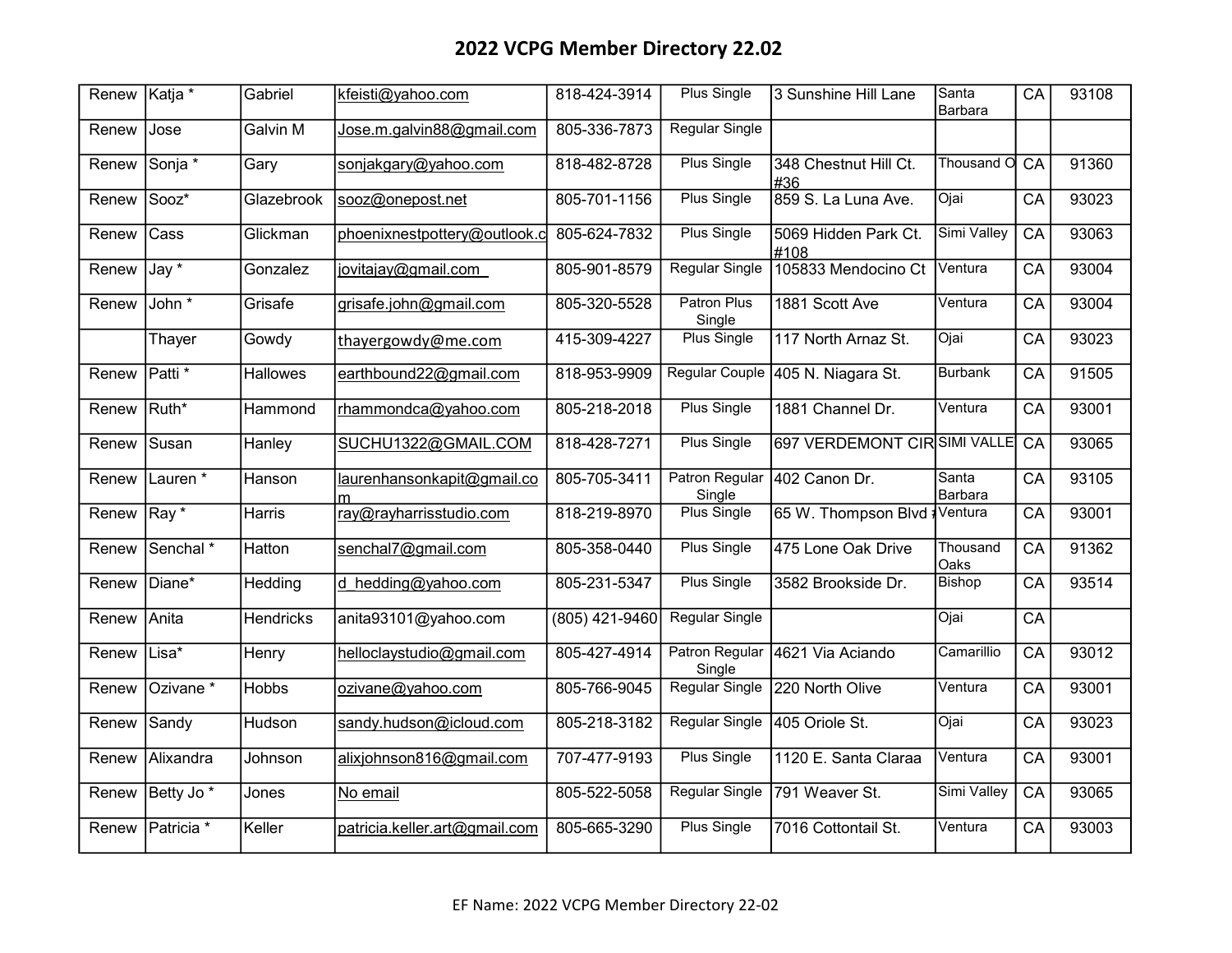| Renew       | John                           | Koegler   | portolapottery@gmail.com                   | 805-452-7004  | <b>Plus Couple</b>           | 24 Portola Lane                  | Santa Barba CA      |                 | 93105 |
|-------------|--------------------------------|-----------|--------------------------------------------|---------------|------------------------------|----------------------------------|---------------------|-----------------|-------|
| Renew       | Peggy                          | Koegler   | portolapottery@gmail.com                   | 805-450-7922  | <b>Plus Couple</b>           | 24 Portola Lane                  | Santa Barba CA      |                 | 93105 |
| Renew       | Karle * A.                     | Koerbling | kkoerbling@gmail.com                       | 805-559-9138  | <b>Plus Single</b>           | 3277 Felton Street               | <b>Newbury Pa</b>   | CA              | 91320 |
| Renew       | Arnie *                        | Kubelun   | aokceramics@sbcglobal.net                  | 805 338 7052  | <b>Plus Single</b>           | 30613 Sandtrap Dr.               | Agorua Hills        | CA              | 91301 |
| $\tilde{?}$ | Renee                          | Laker     |                                            | 818-254-5508. | <b>Plus Single</b>           |                                  |                     |                 |       |
| Renew       | Jenn                           | Lamb      | jenn.emerald@gmail.com                     | 805-433-2413  | <b>Plus Single</b>           | 7996 Grimes Cyn. Rd              | Moorpark            | $\overline{CA}$ | 93021 |
| Renew       | Margo *                        | Lande     | gopromise@att.net                          | 805-302-2960  | <b>Plus Single</b>           | 162 San Benito Ave               | Ventura             | CA              | 93004 |
| <b>New</b>  | Jackie                         | Larson    | jwlarson3@gmail.com                        | 805-279-2237  | <b>Regular Single</b>        | 10099 Ojai Santa PaulaOjai       |                     | CA              | 93023 |
| Renew       | Lori <sup>*</sup>              | Lester    | lblester@aol.com                           | 805-205-3024  | <b>Plus Single</b>           | 188 Camarillo Dr.                | Camarillio          | CA              | 93010 |
| Renew       | Ruty *                         | Levy      | levyruty4@gmail.com                        | 818-613-7256  | <b>Plus Single</b>           | 5904 E. Sunny Vista AyOak Park   |                     | CA              | 91377 |
| <b>New</b>  | Meredith                       | Linden    | merelinden@gmail.com                       | 808-825-3201  | Regular Single               | PO Box 429                       | Santa Paula         | CA              | 93061 |
| Renew       | Barbara *                      | Loebman   | barbaraloebman@gmail.com                   | 805-969-4065  |                              | Regular Couple 1360 VIRGINA ROAD | <b>SANTA BAR CA</b> |                 | 93108 |
| Renew       | Robert <sup>*</sup><br>"Bruce" | Love      | bandslove@aol.com                          | 805-870-4383  | <b>Regular Single</b>        | 103 COMANCHE WAY THOUSAND CA     |                     |                 | 91362 |
| Renew       | Claudia <sup>*</sup>           | Lurie     | claudialurie@gmail.com                     | 805-798-7887  | Plus Couple                  | 517 Burnham Rd.                  | Oakview             | CA              | 93022 |
| Renew       | Drew *                         | Lurie     | drewlurie@gmail.com                        | 805-798-2240  | <b>Plus Couple</b>           | 517 Burnham Rd.                  |                     |                 |       |
| Renew       | Karin*                         | Mac       | KARINKUEHL@gmail.com                       | 805-390-1505  | <b>Plus Single</b>           | 3160 Casino Dr.                  | Thousand O          | $\overline{CA}$ | 91362 |
| Renew       | Vera <sup>**</sup>             | Maguire   | veramaguire@aol.com                        | 805-701-1159  | <b>Plus Single</b>           | 63 N. Santa Cruz St.             | Ventura             | CA              | 93001 |
| <b>New</b>  | Mike                           | Maki      | mmaki2321@gmail.com                        | 805-300-9554  | <b>Regular Single</b>        | 231 Goldsmith Ave                | Thousand O          | CA              | 91360 |
| Renew       | Kathleen *<br>W                | Martin    | kathma99@gmail.com                         | 805-451-6488  | <b>Plus Single</b>           | P.O. Box 23403                   | Santa<br>Barbara    | CA              | 93121 |
| Renew       | Amanda                         | Mason     | amanda.rose.mason@gmail.c                  | 704-533-2574  | <b>Patron Plus</b><br>Single | 6522 Sale Ave                    | <b>West Hills</b>   | CA              | 91307 |
| Renew       | Wyn <sup>*</sup>               | Matthews  | me@wynmatthews.com                         | 805-207-3122  | Patron Plus<br>Single        | PO Box 1191                      | Ojai                | CA              | 93024 |
| Renew       | Robert                         | McGuire   | robertmcguireboatsandpotter<br>v@gmail.com | 805-448-9304  |                              | Regular Couple P.O. Box 41451    | Santa<br>Barbara    | $\overline{CA}$ | 93140 |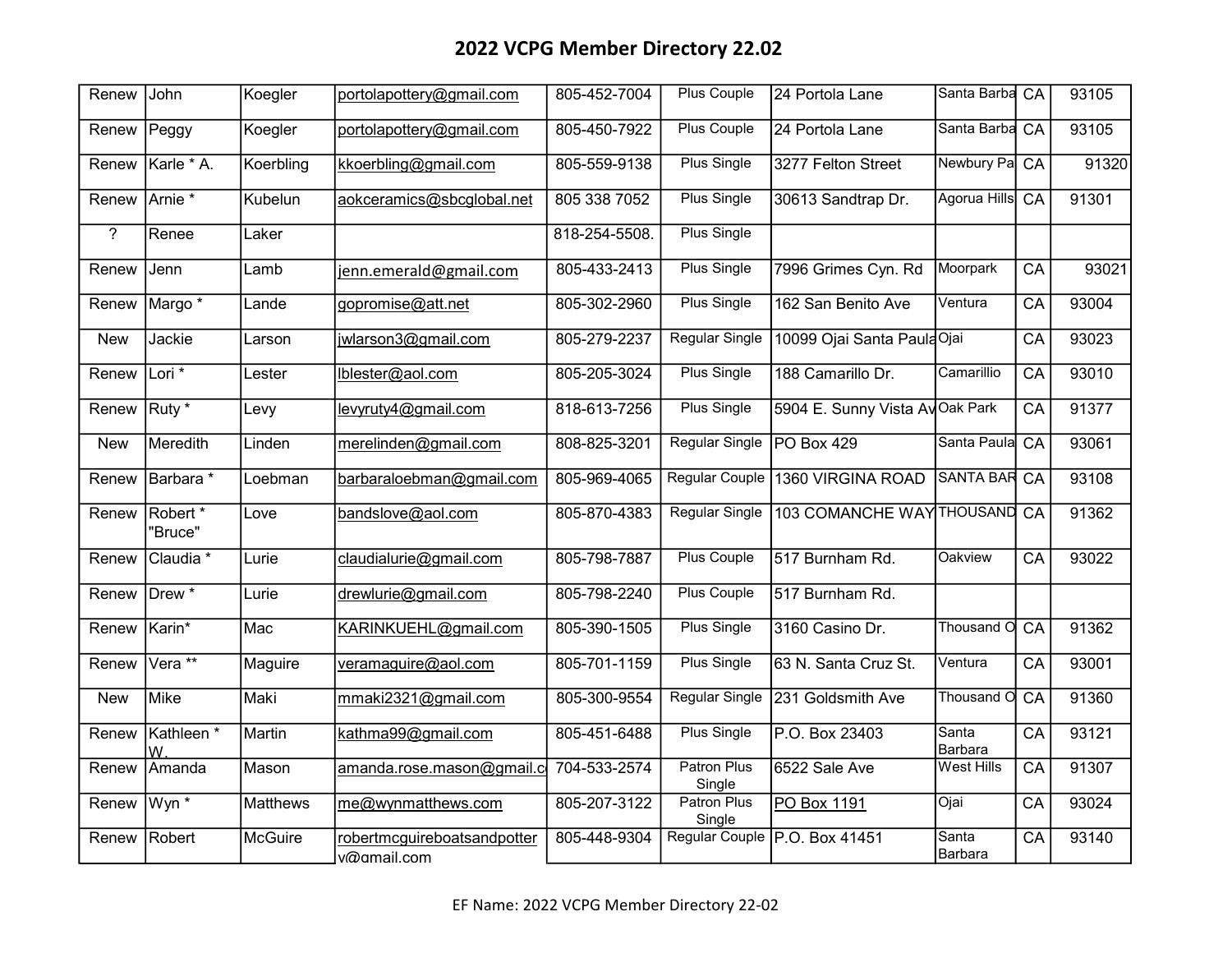| Renew      | Tom                      | <b>McMillin</b>   | captaintom50@icloud.com          | 805-377-4631 | <b>Regular Single</b> | 310 Blue Dolphin Dr.          | Port Huener CA   |                 | 93041 |
|------------|--------------------------|-------------------|----------------------------------|--------------|-----------------------|-------------------------------|------------------|-----------------|-------|
| Renew      | Bill <sup>*</sup>        | Metcalf           | paintbrush26@juno.com            | 973-670-9365 | <b>Plus Single</b>    | 1521 Susan Drive              | Newbury<br>Park  | CA              | 91320 |
| Renew      | Nadia *                  | <b>Miller</b>     | yorclayd8@yahoo.com              | 805-428-6499 | <b>Plus Single</b>    | 5491 Mildred St.              | Simi Valley      | CA              | 93063 |
| Renew      | Stephen <sup>*</sup>     | Mori              | sfmori6@gmail.com                | 805-455-9602 | <b>Regular Single</b> | 1410 N. Salsipuedes St Santa  | <b>Barbara</b>   | CA              | 93103 |
| Renew      | Victoria *<br>Littlejohn | Mullins           | vlmceramic@gmail.com             | 805-455-0699 | <b>Plus Single</b>    | P.O. Box 913                  | Summerlan        | CA              | 93067 |
| Renew      | Shelley <sup>*</sup>     | Nakano            | nakano2@cox.net                  | 805-708-2628 | Regular Single        | 119 Verona Ave.               | Goleta           | CA              | 93117 |
| Renew      | Shawn                    | O'Leary           | Shawn.oleary962@myci.csuci       | 949-636-9754 | <b>Regular Single</b> |                               |                  |                 |       |
| Renew      | David J.                 | Parmenter         | parmenterdj@gmail.com            | 805-657-4032 | Plus Single           | 351 Ridgemont Ct.             | Newbury<br>Park  | CA              | 91320 |
| <b>New</b> | <b>I</b> Martha          | Piccoitti         | martha-p@charter.net             | 805-815-9018 | Regular Single        | 404 North Catalina St.        | Ventura          | Ca              | 93001 |
| Renew      | Terry                    | Piper             | pottery2167@gmail.com            | 805-501-8626 | <b>Plus Single</b>    | 1558 Grissom Street           | Thousand<br>Oaks | CA              | 91362 |
| Renew      | Erika * W                | Posey             | erikaposeyceramics@gmail.c<br>om | 301-785-3015 | Patron Plus<br>Single | 320 Forelock Ct.              | Simi Valley      | $\overline{CA}$ | 93065 |
| Renew      | Bonnie                   | Quan              | bquanart@gmail.com               | 831-320-5233 | Regular Single        | 950 Woodland Ave.<br>#71      | Ojai             | CA              | 93023 |
| Renew      | Steve*                   | Ramirez           | solramon9906@gmail.com           | 818-237-0172 | <b>Plus Single</b>    | 1300 Saratoga Ave. Un Ventura |                  | CA              | 93003 |
| Renew      | Sharon                   | Raver-<br>Lampman | sraverla@odu.edu                 | 757-335-1723 | <b>Regular Single</b> | 1124 Itamo St                 | Camarillo        | CA              | 93012 |
| Renew      | Lynn $*$                 | Redmond           | lynngredmond@gmail.com           | 970-948-7813 | <b>Plus Single</b>    | 891 Windsor Way               | Santa Barba      | CA              | 93105 |
| Renew      | $Lynn^*$                 | Render            | potterlynnr@gmail.com            | 805-272-8920 | <b>Plus Single</b>    | 413 Crestview Dr.             | Ojai             | CA              | 93023 |
| Renew      | Kay                      | Renius            | ojaikays@gmail.com               | 805-640-7650 | Regular Single        | PO Box 72                     | Ojai             | CA              | 93024 |
| <b>New</b> | Meredith                 | Reu               | mreu@sbcglobal.net               | 818-429-7989 | Plus Single           | 7327 Casaba Ave               | Winnetka         | CA              | 91306 |
| Renew      | Jennifer *               | Robles            | jennlamomia@yahoo.com            | 805-512-0753 | Plus Single           | 680 Sunvale Ave.              | Ventura          | CA              | 93003 |
| Renew      | Sergio                   | <b>Robles</b>     | sergio29672000@yahoo.com         | 805-760-4501 | <b>Regular Single</b> | 680 Sunvale Ave.              | Ventura          | CA              | 93003 |
| Renew      | Diane                    | Rosenthal         | devada.rosenthal@gmail.com       | 805-967-8040 | Regular Single        | 5792 Encina Rd. Unit          | Goleta           | CA              | 93117 |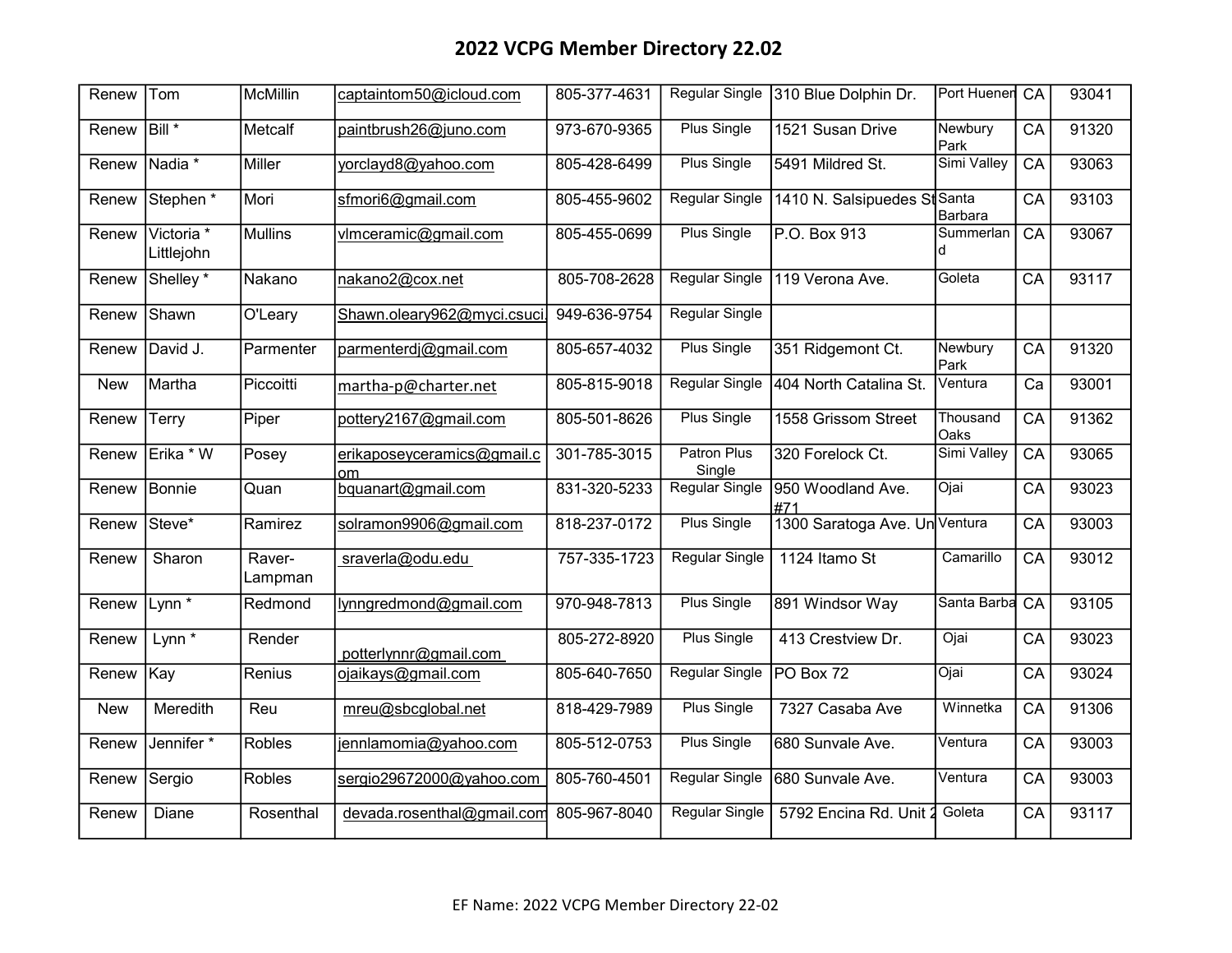| Renew      | Stacy <sup>*</sup>    | Rowe              | stacer2000@gmail.com        | 310-429-2822 | Plus Couple                  | 2361 Iroquois Lane                | Ventura     | $\overline{CA}$ | 93001 |
|------------|-----------------------|-------------------|-----------------------------|--------------|------------------------------|-----------------------------------|-------------|-----------------|-------|
| Renew      | Rebecca*              | Russell           | rebeccajorussell@gmail.com  | 805-708-1637 | <b>Plus Single</b>           | 1838 San Andres St. #gSanta Barba |             | CA              | 93101 |
| Renew      | Reggie                | Sanchez           | jovitajay@gmail.com         | 805-901-8579 | <b>Regular Single</b>        | 10533 Mendocino Ct                | Ventura     | CA              | 93004 |
| Renew      | Bernie <sup>*</sup>   | Sayers            | sayersb@verizon.net         | 805-684-9806 | <b>Regular Single</b>        | 5700 Via Real #50                 | Carpinteria | CA              | 93013 |
| Renew      | Troy *                | Schmidt           | RedDragonPotterv@gmail.co   | 805-252-0923 | <b>Plus Single</b>           | PO Box 1347                       | Goleta      | CA              | 93116 |
| Renew      | Bette *               | Schneider         | bette.schneider@outlook.com | 805-746-5657 | <b>Patron Plus</b><br>Single | 1322 Daly Rd.                     | Ojai        | CA              | 93023 |
| <b>New</b> | Maureen               | Schultz           | moschultz@gmail.com         | 805-517-0717 | <b>Plus Single</b>           | 7324 Hightop ST                   | Moorpark    | CA              | 93021 |
| Renew      | Jane*                 | Schwarzwalt<br>er | janerop81@outlook.com       | 805-350-1535 | <b>Plus Single</b>           | PO Box 144                        | Santa Ynez  | $\overline{CA}$ | 93460 |
| Renew      | Carol <sup>*</sup>    | Scott             | 1casart@gmail.com           | 831-566-5625 | Regular Single               | 7449 San Blanco Dr.               | Goleta      | CA              | 93117 |
| Renew      | Patrick *             | Shauer            | shauer07@roadrunner.com     | 805-798-4175 | <b>Patron Plus</b><br>Single | 5049 Terramar Way                 | Oxnard      | Ca              | 93035 |
| Renew      | Gloria *              | Sills             | gssills@sbcglobal.net       | 805-290-2661 | <b>Plus Single</b>           | 9868 Millwood St.                 | Ventura     | CA              | 93004 |
| Renew      | Lou Ann *             | Smith             | louannsmith6@gmail.com      | 805-453-0422 | <b>Plus Single</b>           | 468 Camino Laguna VisGoleta       |             | CA              | 93117 |
| Renew      | Cheryl <sup>*</sup>   | Spinney           | cherylspinney3@gmail.com    | 805-443-4238 | <b>Plus Single</b>           | 1139 Cadiz Dr.                    | Simi Valley | $\overline{CA}$ | 93065 |
| Renew      | Irene*                | <b>Stephens</b>   | irene91362@gmail.com        | 805-367-7556 | Plus Single                  | 119 Apache Circle                 | Thousand O  | CA              | 91362 |
| Renew      | Gayle *               | Swanson           | swanson.clayart@gmail.com   | 805-304-7381 | <b>Plus Single</b>           | 198 N. Ann St.                    | Ventura     | CA              | 93001 |
| Renew      | Sandra *              | Swanson           | pswanson@pacbell.net        | 805-405-6102 | <b>Regular Single</b>        | 1337 Beachmont St.                | Ventura     | CA              | 93001 |
| Renew      | Ekaterina *           | Taganova          | taganova@gmail.com          | 805-284-2353 | <b>Plus Single</b>           |                                   |             |                 |       |
| Renew      | Corrine               | Thomas            | corrinethomas@mac.com       | 702-328-4612 | Student                      | 2674 E. Main Street, E1Ventura    |             | $\overline{CA}$ | 93003 |
| Renew      | Lorinda               | Thompson          | tvnfilm@aol.com             | 805-312-3179 | Regular Single               |                                   |             |                 |       |
| Renew      | Genie <sup>*</sup>    | Thomsen           | geniethomsen@att.net        | 805-886-1957 | <b>Plus Single</b>           | 2134 Elizabeth Dr.                | Ventura     | $\overline{CA}$ | 93003 |
| Renew      | Cindy -<br>Lucinda*   | Tiefenbach        | cmtcreateslayouts@yahoo.co  | 818-309-0240 | Plus Single                  | 2116 Valleyfield Ave              | Thousand O  | $\overline{CA}$ | 91360 |
| Renew      | Brittani <sup>*</sup> | Tkacz             | elvishpotter@gmail.com      | 216-269-4664 | <b>Plus Single</b>           | 5952 Palomar Circle               | Camarillo   | CA              | 93012 |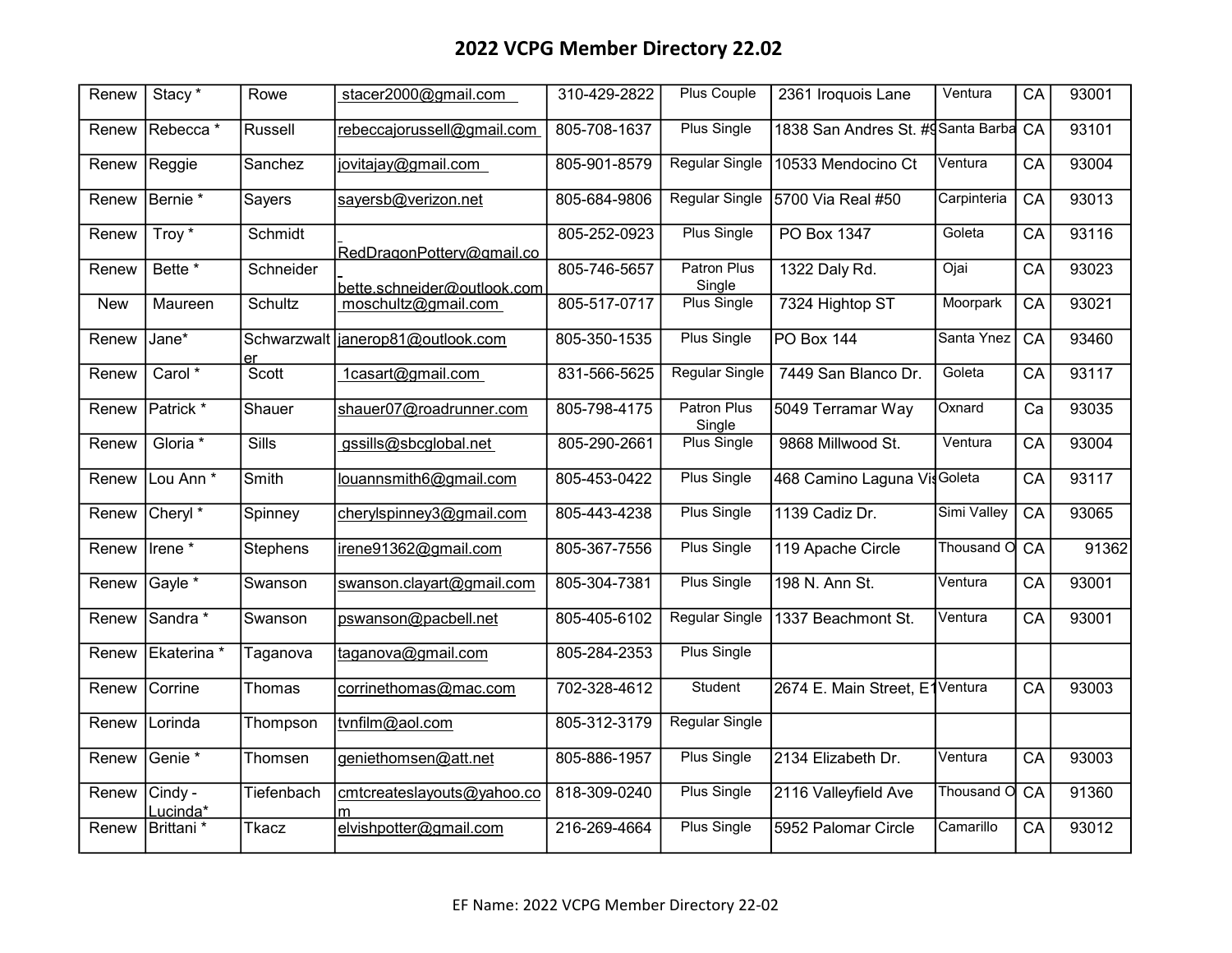| Renew      | Marion *               | Toms        | canyonclayworks930@gmail.<br>com  | 805-729-2096 | <b>Plus Single</b>    | 930 Toro Cyn. Rd.                 | Santa Barba CA   |                 | 93108 |
|------------|------------------------|-------------|-----------------------------------|--------------|-----------------------|-----------------------------------|------------------|-----------------|-------|
| Renew      | Myra                   | Toth        | radtoth@aol.com                   | 805-646-7752 | <b>Regular Single</b> | PO Box 11                         | Ojai             | $\overline{CA}$ | 93024 |
| Renew      | Tony                   | Trotta      | tonytrotta@hotmail.com            | 818-953-9909 |                       | Regular Couple 405 N. Niagara St. | <b>Burbank</b>   | CA              | 91505 |
| Renew      | Clodi                  | Vallicella  | clodi.vallicella@gmail.com        | 626-665-3518 | <b>Plus Single</b>    | 1152 N. Fairview Ave              | Goleta           | CA              | 93117 |
| Renew      | Dane *                 | Venaas      | danevenaas@yahoo.com              | 805-569-2120 | Plus Single           | 1201 North Ontare Rd              | Santa<br>Barbara | CA              | 93105 |
| Renew      | Karen*                 | Waln        | kkwaln@yahoo.com                  | 805-300-1644 |                       | Regular Couple 4042 Pomona Street | Ventura          | CA              | 93003 |
| Renew      | Kirk <sup>*</sup>      | Waln        | K waln@yahoo.com                  | 805-300-8606 |                       | Regular Couple 4042 Pomona Street | Ventura          | CA              | 93003 |
| Renew      | Nina * de<br>Creedt    | Ward        | nina.ward@cox.net                 | 805-698-2766 | <b>Plus Single</b>    | 3075 Calle Mariposa               | Santa<br>Barbara | CA              | 93015 |
| Renew      | Christine <sup>*</sup> | Watte       | watteclayart@gmail.com            | 805-216-3809 | <b>Plus Single</b>    | 631 Lawnwood Way                  | Oxnard           | CA              | 93030 |
| Renew      | Julie <sup>*</sup>     | Wellings    | juliewellings9@gmail.com          | 805-646-0068 | <b>Regular Single</b> | 1942 Tiara Dr                     | Ojai             | CA              | 93023 |
| <b>New</b> | Jessica                | Westergard  | jessica.westergard@ojaiusd.o      | 714-272-0775 | <b>Regular Single</b> | 502 N. Fulton St.                 | Ojai             | CA              | 93023 |
| <b>New</b> | Aaron                  | Wiitablake  | awiita@roadrunner.com             | 805-640-5820 | Regular Single        | 770 Joyce Dr.                     | Port Huenen      | $\overline{CA}$ | 93041 |
| Renew      | Ellen <sup>*</sup>     | Williams    | ellenbensonwilliams@yahoo.<br>com | 805-624-4443 | <b>Plus Single</b>    | 869 Miller Ct                     | Ventura          | $\overline{CA}$ | 93003 |
| Renew      | Terry*                 | Wilson      | terry@terryfic.com                | 609-744-6364 | Patron Plus<br>Single | 3900 East Main St, #61 Ventura    |                  | CA              | 93003 |
| Renew      | Judy *                 | Winard      | winardj@gmail.com                 | 805-427-0340 | <b>Plus Single</b>    | 701 Silverwheel Pl.               | Newbury<br>Park  | CA              | 91320 |
| <b>New</b> | Joan                   | Wilking     | joanwilking@comcast.net           | 978-289-8155 | <b>Regular Single</b> | 773 W Lomita Ave.                 | Ojai             | CA              | 93023 |
| Renew      | Ellen <sup>*</sup>     | Wohlstadter | ellenwohlstadter@gmail.com        | 818-321-8706 | <b>Plus Single</b>    | 551 Lincoln Drive                 | Ventura          | CA              | 93001 |
| Renew      | Dia*                   | Wolfe       | diawolfe@sbcglobal.net            | 805-428-5946 | Plus Single           | 207 Shady Hills Ct.               | Simi Valley      | $\overline{CA}$ | 93065 |
| Renew      | Xananda *              | Wollard     | xwollard@hotmail.com              | 805-340-1971 | Patron Plus<br>Single | 426 Howard St.                    | Ventura          | CA              | 93003 |
| Renew      | Jenchi                 | Wu          | wujenchi@gmail.com                | 818-259-2329 | Regular Single        | 27720 Essex PL                    | Valencia         | CA              | 91354 |
| Renew      | Irene $\overline{\ }$  | Zaragoza    | renniart@gmail.com                | 323-829-0012 | <b>Plus Single</b>    | 12040 Union St. #C                | Norwak           | CA              | 90650 |
| Renew      | Donna*                 | Zaza        | donnazaza@att.net                 | 805-256-4505 | <b>Plus Single</b>    | 733 Kickapoo Dr.                  | Ventura          | CA              | 93001 |